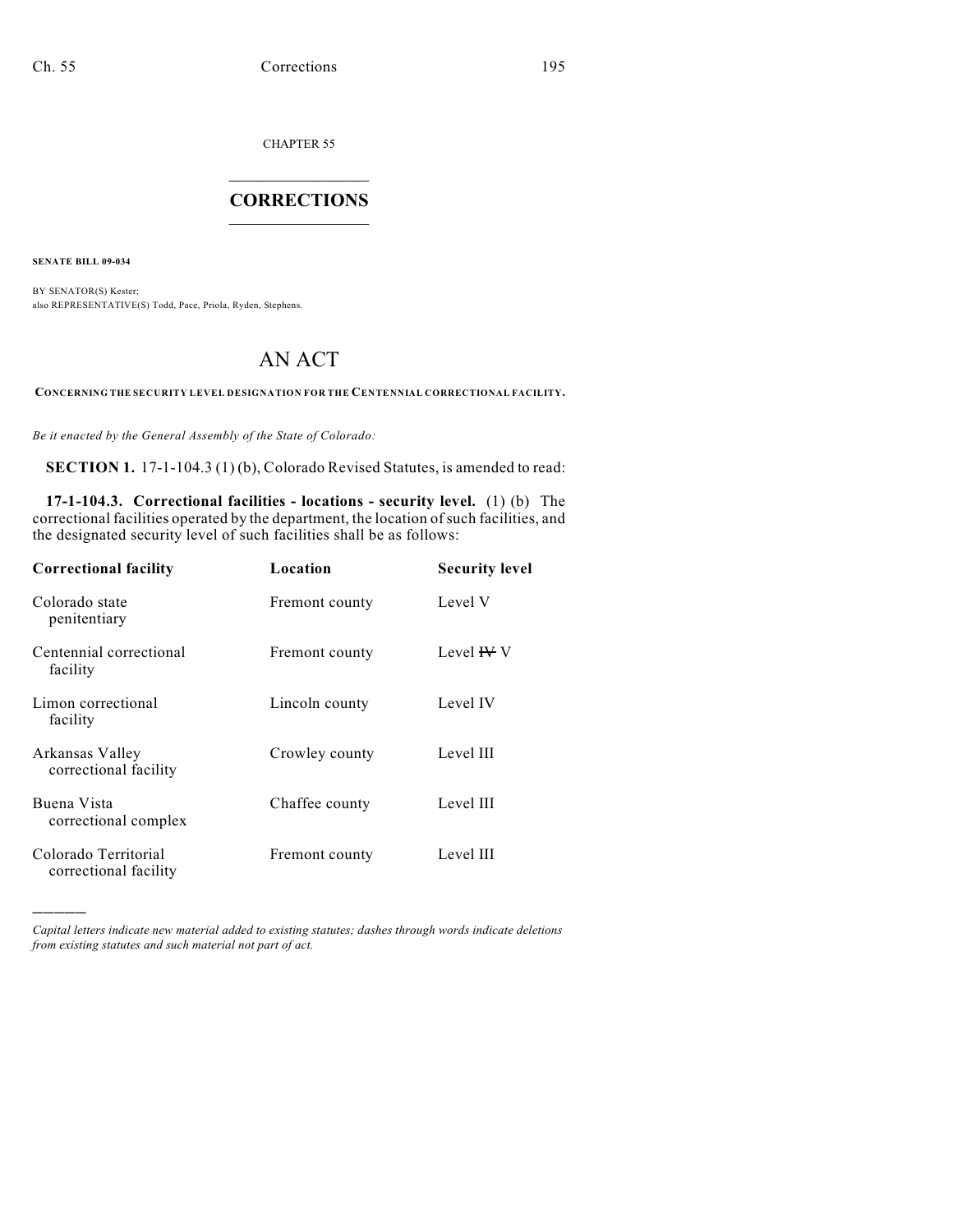| 196                                          | Corrections                  | Ch. 55    |
|----------------------------------------------|------------------------------|-----------|
| Fort Lyon correctional<br>facility           | Bent county                  | Level III |
| Fremont correctional<br>facility             | Fremont county               | Level III |
| Arrowhead<br>correctional center             | Fremont county               | Level II  |
| Four Mile correctional<br>center             | Fremont county               | Level II  |
| Skyline correctional<br>center               | Fremont county               | Level I   |
| Colorado correctional<br>center              | Jefferson county             | Level I   |
| Delta correctional<br>center                 | Delta county                 | Level I   |
| Rifle correctional<br>center                 | Garfield county              | Level I   |
| Colorado correctional<br>alternative program | Chaffee county               | Level I   |
| Colorado women's<br>correctional facility    | Fremont county               | Level IV  |
| Denver reception and<br>diagnostic center    | City and county<br>of Denver | Level V   |
| La Vista correctional<br>facility            | Pueblo county                | Level III |
| San Carlos<br>correctional facility          | Pueblo county                | Level V   |
| Sterling correctional<br>facility            | Logan county                 | Level V   |
| Trinidad correctional<br>facility            | Las Animas<br>county         | Level II  |
| Denver women's<br>correctional facility      | City and county<br>of Denver | Level V   |
| Youthful offender<br>system                  | Pueblo county                | Level III |